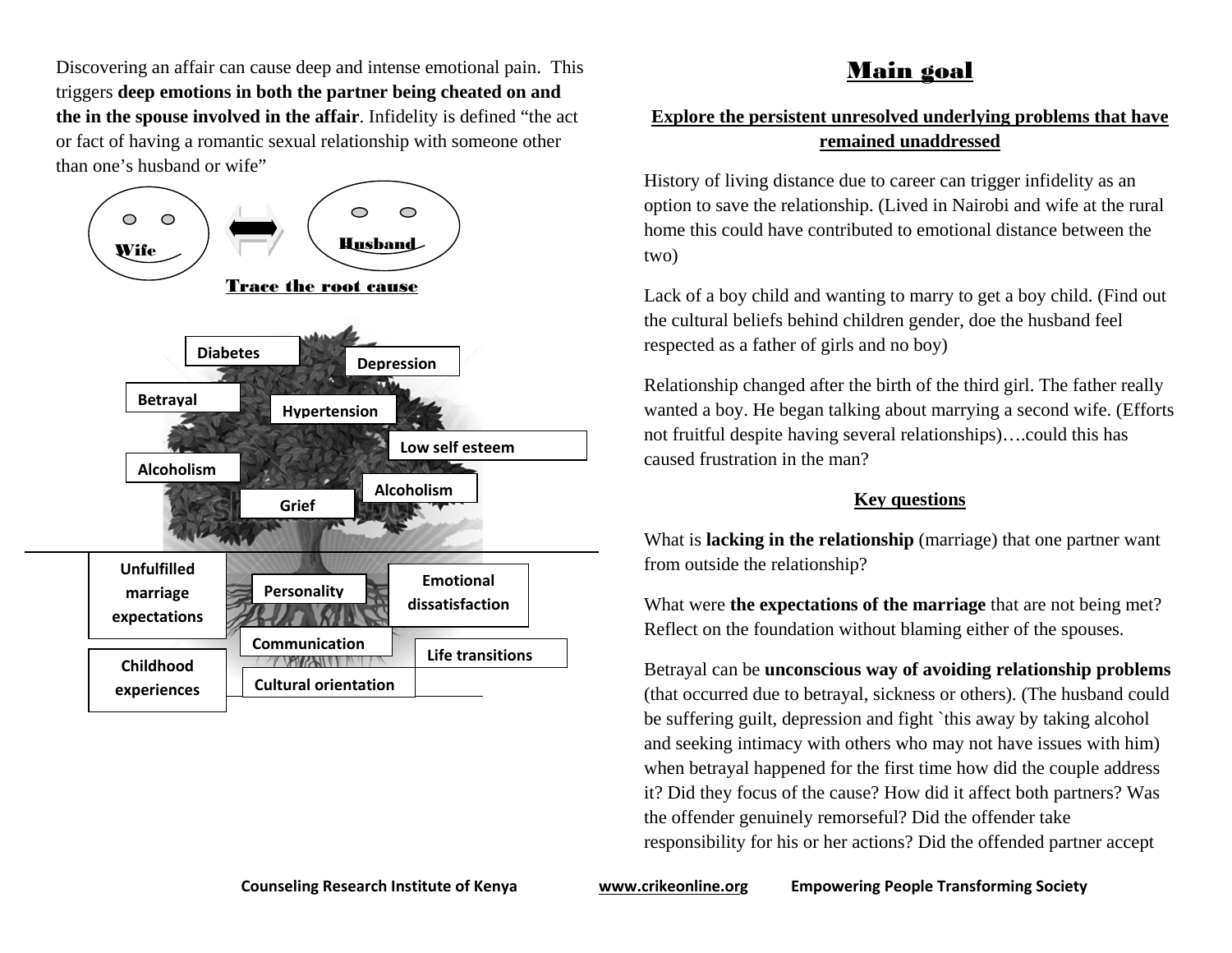anger or even denial? *Unresolved issues can contribute to the recurrence of infidelity.* 

*(Honestly start with self evaluation and self - awareness / what is my contribution in these problems/ my weaknesses and strengths then focus on the other partner)* 

## *I CHANGE MYSELF IT IS EASY TO CHANGE MY PARTNER*

Betrayal in marriage can be a result of **emotional dissatisfaction**. This can be due to major life changes (arrival of children (how did affect the intimacy), distance due to career demands, childhood background (loss of mother in childhood, polygamous family, cultural issues (attitude toward children gender). What things the spouses were not happy with in their relationship that were either ignored or needed attention? (Emotional dissatisfaction can lead to betrayal and alcoholism)

*Are there things that make each partner unhappy in marriage? How well do you cope with life transitions? What has been your emotional distance past and present? How do you meet emotional needs of each other?* 

Couple may have affairs to boost their self- esteem or have pleasure, excitement or get social recognition. (Do the spouses feel appreciated in the family?)

Infidelity and betrayal leads to

- 0 **Lack of trust**
- . **Feeling upset / bitter** / **angry**
- . **Grief**: the natural response to loss. It is the emotional suffering you feel when something or someone you love is taken away. The more significant the loss the more intense the grief. Any loss in life can cause grief ( loss of trust that

existed at the start of marriage, loss of treasured friendship or intimacy, loss of "perfect relationship", loss of marriage expectations, loss of health)While experiencing loss is inevitable part of life, there are ways to help cope with the pain, come to terms with grief and eventually find away to pick up the pieces and move on with life. Grieving is highly personal and healing takes place gradually.



- 1. What cannot be happening to me?
- 2.Why is this happening/ who is to blame?
- 3. Make this not happen, and in return I will ……?
- 4. I'm too sad to do anything
- 5. I'm at peace with what happened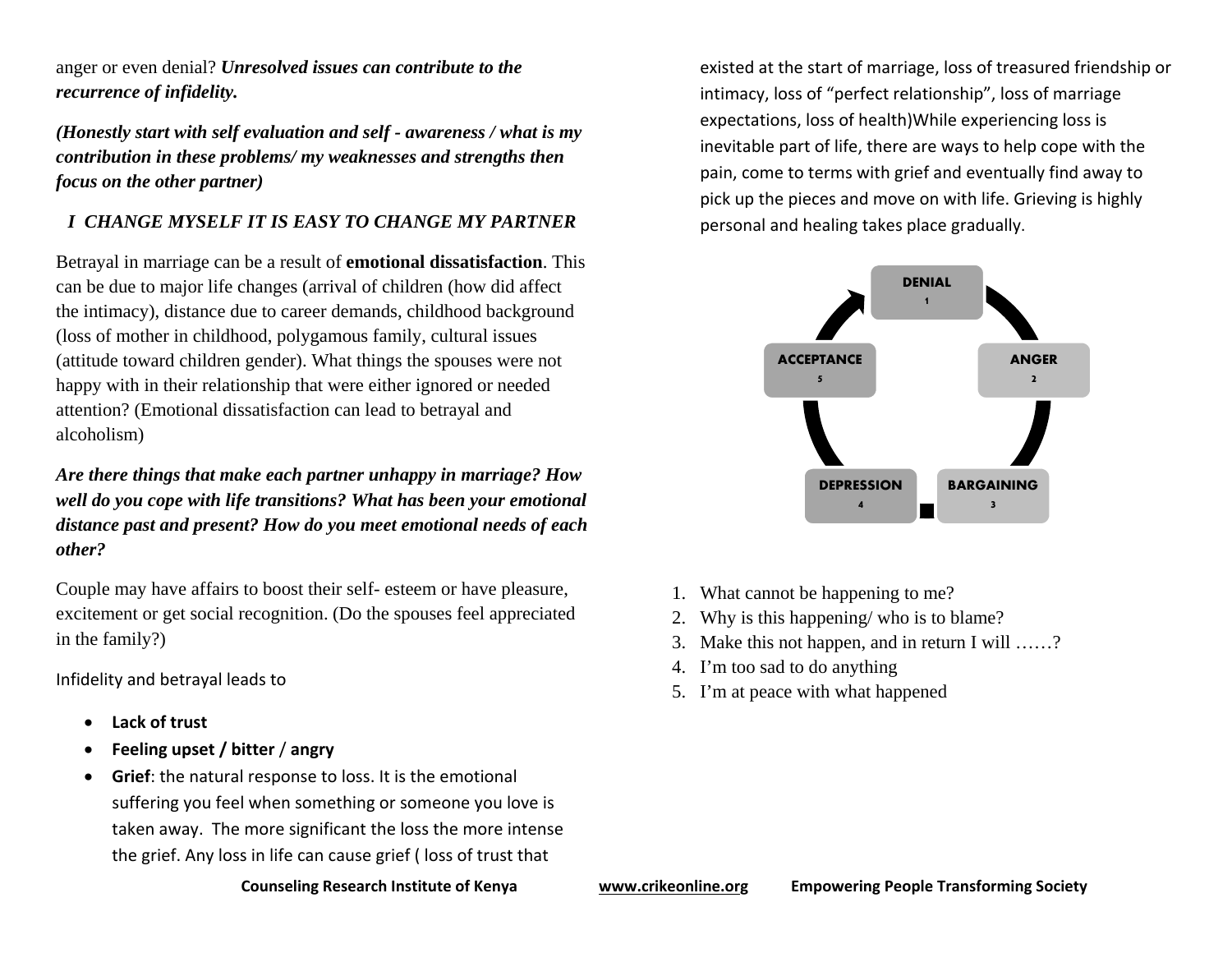## Symptoms of grief

- i. **Shock and disbelief**: difficult to accept the loss. One may even deny the truth.
- ii. **Sadness**: One may feel emptiness, despair, yearning or deep loneliness. One may cry a lot or feel emotionally unstable.
- iii. **Guilt:** Feelings of regret or guilt about things you did or did not say or do.
- iv. **Anger:** Even if the loss was not own fault. Anger may be directed toward self, God, others related.
- v. **Fear**: Significant loss can trigger a host of worries and fears. One may feel anxious, helpless or insecurity or panic
- vi. **Physical symptoms**: Grief involves physical problems like fatigue, lowered immunity, weight loss or weight gain, aches and pains and insomnia.

## (*Honestly reflect on losses experienced in the marriage relationship / past and present that are causing grief)* Questioning self and the relationship especially trust issues

## **The betrayed partner**  *Key questions*

*Why me? Can I trust further? Should I leave the relationship? Why do I feel so hurt? Was there something wrong with our relationship?* 

*(Honestly reflect on the personal questions related to the challenges of the relationship)* 

### **The partner who betrayed the relationship**

*Feels guilty, distressed and confused (can lead to alcohol abuse as a coping mechanism)* 

### *Key questions*

*Will the lost trust be regained? How can the relationship be restored? It sound stupid…I don't know why I committed the betrayal? How can I get through this?* 

*(Have you heard your partner ask certain questions about your relationship….note them down)* 

## Flight or fight

#### **Do you feel like you want to run away from the relationship?**

Then you are experiencing flight or fight syndrome. This is also called **hyperarousal** or acute stress response. It is a psychological reaction that occurs in response to a perceived harmful event, attack or threat to survival

The reaction triggers a neural response in the hypothalamus. The initial reaction is followed by activation of the pituitary gland and secretion of the hormone (ACTH) The adrenal gland is activated almost simultaneously and releases the hormone epinephrine. The release of chemical massagers results in the production of the hormone **cortisal** which increases **blood pressure**, **blood sugar** and **suppresses the immune system**.

(This could be related to the health challenges experienced ulcers, hypertension, diabetes and depression)

## Low self - esteem

The degree to which one feels confident, consider self valuable and respect self. It is associated with

- a) Practice gratitude: If you feel consumed by betrayal and despair, take a moment to focus on appreciation. Think about everything Self doubt
- b) Self criticism

**Counseling Research Institute of Kenya www.crikeonline.org Empowering People Transforming Society**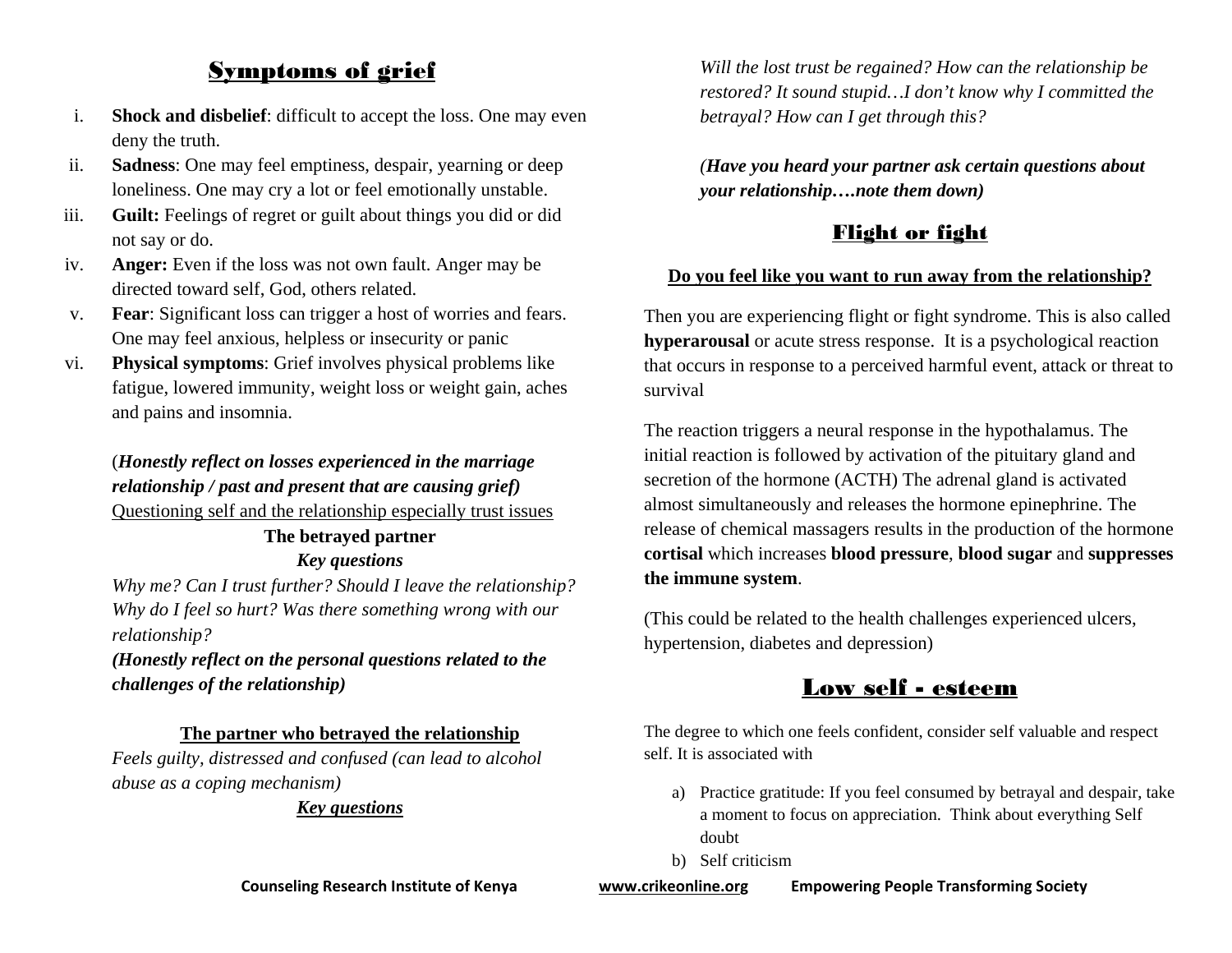- c) Social isolation
- d) Suppressed anger
- e) Suppressed shame
- f) Powerlessness
- g) Physical, emotional or sexual abuse
- h) Perfectionism
- i) Loss of an intimate relationship
- j) Unrealistic life expectations and goals
- k) Mid life crisis

Low self esteem is a symptom of several mental health conditions such as anxiety and depression.

### Signs

- $\bullet$ Negative self talk
- c Perpetual felling of failure or lack of accomplishment
- 6 Constantly comparing self with others
- 6 Unrealistic self appraisal

**(Honestly reflect on all negative thoughts and beliefs in your relationship and life / challenge them positively / are they realistic / creative positive thoughts and beliefs)** 

## **Way forward**

- $\bullet$  Accept the betrayal and move on focus on rebuilding instead of blame game
- $\bullet$ Explore the root cause of the persistent problem (honestly)
- $\bullet$ Cultivate forgiveness
- $\bullet$ Deal with negative feelings of guilt, fear and anger
- . Deal with low self esteem
- c Build strong bond
	- o Focus on the positive
	- o Forgive the negatives
- 6 Rebuild trust
- 6 Improve communication patterns

# Suggestions to consider on how to restore the relationship

**a. You appreciate about your mate.**

## (*Focusing on your spouse positively will notice changes inside you)*

b. **Fully face your feelings**: When you are hurt, you may tend to blame, run, fight judge or explain. Do not ignore how you are feeling always learn express emotions positively.

(*Honestly say how you are feeling, accept the feeling , Share them and get relieved)*

- c. **Clarify your purpose**: when hurt you may tend to think about the problem. Recycling the problem can escalate the pain. (*Make efforts to focus on solutions you are working on* )
- *d.* **Develop <sup>a</sup> deeper level of emotional intimacy in the relationship**: infidelity is almost never about sex. Rather it is about intimacy and unmet needs. To begin the process of surviving infidelity, you must learn how to become more emotionally intimate. *This emotional intimacy comes from spending time together, communicating and sharing your lives together.*
- e. **Do things together**: Couples that spend time together and have shared interest recover from infidelity much more quickly and effectively.

## (*Discover and rediscover things that you can do together that you both enjoy.)*

- f. **Form <sup>a</sup> vision of the past and the future**: One of the ways that couples can heal from infidelity is to think back to when they first met and got married. How did you fall in love? Why did you get married? What did the relationship look like back then? Now think about the future you wanted together….. Enjoying your golden tears of retirement, playing with grand children, enjoying family activities. (*Reflect on the good you saw of your partner, reflect the good moments…. Desire to restore the good moment together)*
- g. **Immunize yourself**: As <sup>a</sup> couple, use the infidelity to immunize yourselves against repeat episodes. Looking back at what happened.

## **Counseling Research Institute of Kenya www.crikeonline.org Empowering People Transforming Society**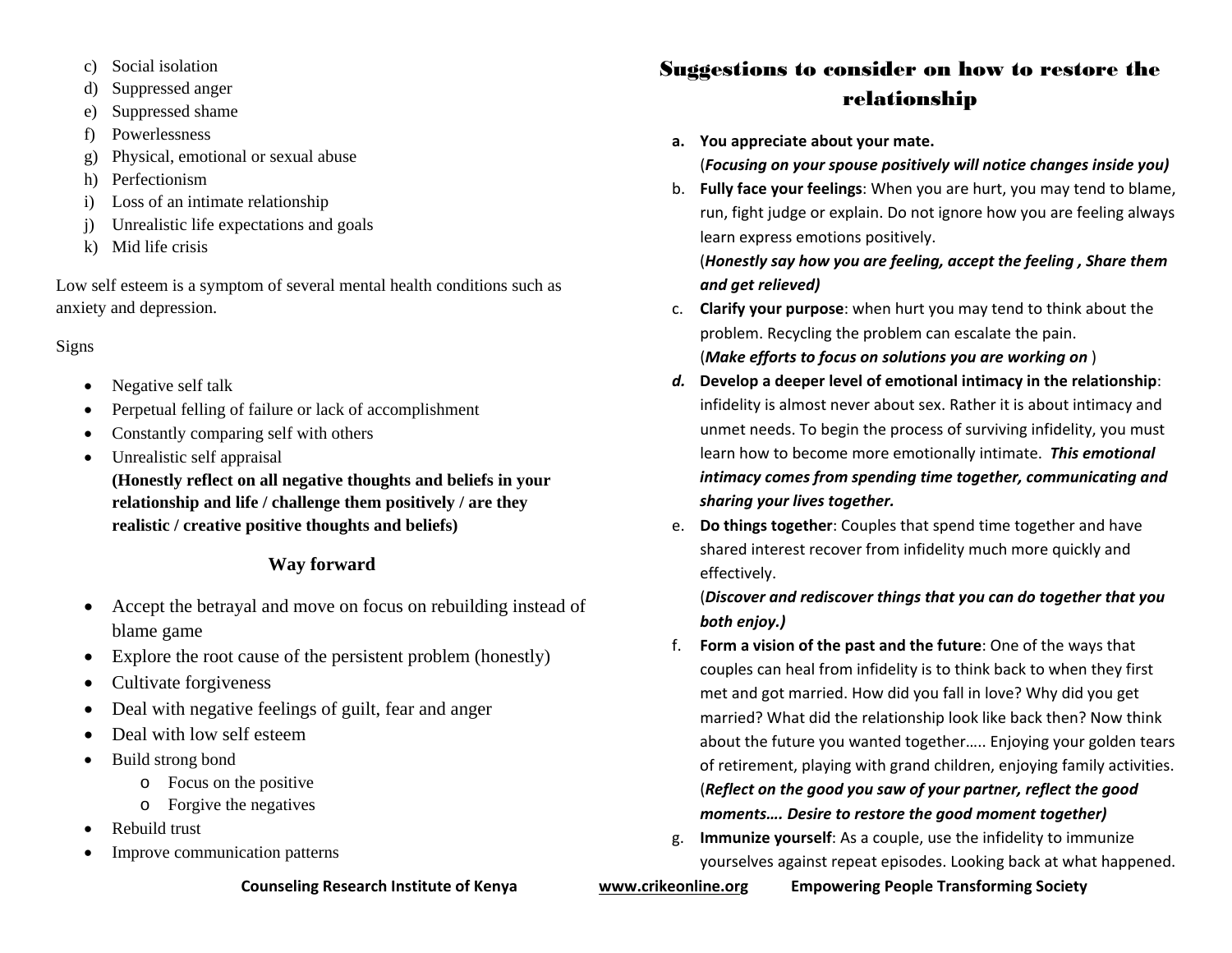Identify and write <sup>a</sup> list of each step down the path to its occurrence. Then write out what each of you wishes you had done differently at each step, so that you will stay safe in similar future circumstances.

- h. **Launch <sup>a</sup> better than ever relationship**: Learn about relationship and start identifying the weak areas in your relationship and then strengthen them for future happiness together.
- i. **Take turns listening even when it hurts:** Learn to just listen to each other. Listen both to the words and feelings.
- j. **Tell the truth as completely as you can**:
- k. **Grieve together**: This will help you give up your past dreams and make room for your future.
- l. **Recommit yourself to the relationship**: healing together is difficult, if not impossible when one person has their foot out the door. If you want to stay together, act like you mean it.
- **m. Seek professional help from <sup>a</sup> counseling psychologist.**
- n. **Build trust:** You can do this by having your actions match your words.
- o. **Get out of denial**: The person who committed infidelity has to openly admit their wrong doings. Be truthful, honest and willing to cooperate with everything your partner request.
- p. **Start fresh**: Pray together. Forgive one another and allow each other's time to heal as individuals. Let go of old thoughts, behaviours and anything that triggers <sup>a</sup> thirst for infidelity.

#### REPORT AND PROGRESS AFTER THE TWO SESSIONS

\_\_\_\_\_\_\_\_\_\_\_\_\_\_\_\_\_\_\_\_\_\_\_\_\_\_\_\_\_\_\_\_\_\_\_\_\_\_\_\_\_\_\_\_\_\_\_\_\_\_\_\_\_\_\_\_\_\_\_\_\_\_

\_\_\_\_\_\_\_\_\_\_\_\_\_\_\_\_\_\_\_\_\_\_\_\_\_\_\_\_\_\_\_\_\_\_\_\_\_\_\_\_\_\_\_\_\_\_\_\_\_\_\_\_\_\_\_\_\_\_\_\_\_\_

\_\_\_\_\_\_\_\_\_\_\_\_\_\_\_\_\_\_\_\_\_\_\_\_\_\_\_\_\_\_\_\_\_\_\_\_\_\_\_\_\_\_\_\_\_\_\_\_\_\_\_\_\_\_\_\_\_\_\_\_\_\_ \_\_\_\_\_\_\_\_\_\_\_\_\_\_\_\_\_\_\_\_\_\_\_\_\_\_\_\_\_\_\_\_\_\_\_\_\_\_\_\_\_\_\_\_\_\_\_\_\_\_\_\_\_\_\_\_\_\_\_\_\_\_ \_\_\_\_\_\_\_\_\_\_\_\_\_\_\_\_\_\_\_\_\_\_\_\_\_\_\_\_\_\_\_\_\_\_\_\_\_\_\_\_\_\_\_\_\_\_\_\_\_\_\_\_\_\_\_\_\_\_\_\_\_\_ \_\_\_\_\_\_\_\_\_\_\_\_\_\_\_\_\_\_\_\_\_\_\_\_\_\_\_\_\_\_\_\_\_\_\_\_\_\_\_\_\_\_\_\_\_\_\_\_\_\_\_\_\_\_\_\_\_\_\_\_\_\_

\_\_\_\_\_\_\_\_\_\_\_\_\_\_\_\_\_\_\_\_\_\_\_\_\_\_\_\_\_\_\_\_\_\_\_\_\_\_\_\_\_\_\_\_\_\_\_\_\_\_\_\_\_\_\_\_\_\_\_\_\_\_

\_\_\_\_\_\_\_\_\_\_\_\_\_\_\_\_\_\_\_\_\_\_\_\_\_\_\_\_\_\_\_\_\_\_\_\_\_\_\_\_\_\_\_\_\_\_\_\_\_\_\_\_\_\_\_\_\_\_\_\_\_\_ \_\_\_\_\_\_\_\_\_\_\_\_\_\_\_\_\_\_\_\_\_\_\_\_\_\_\_\_\_\_\_\_\_\_\_\_\_\_\_\_\_\_\_\_\_\_\_\_\_\_\_\_\_\_\_\_\_\_\_\_\_\_

\_\_\_\_\_\_\_\_\_\_\_\_\_\_\_\_\_\_\_\_\_\_\_\_\_\_\_\_\_\_\_\_\_\_\_\_\_\_\_\_\_\_\_\_\_\_\_\_\_\_\_\_\_\_\_\_\_\_\_\_\_\_

\_\_\_\_\_\_\_\_\_\_\_\_\_\_\_\_\_\_\_\_\_\_\_\_\_\_\_\_\_\_\_\_\_\_\_\_\_\_\_\_\_\_\_\_\_\_\_\_\_\_\_\_\_\_\_\_\_\_\_\_\_\_ \_\_\_\_\_\_\_\_\_\_\_\_\_\_\_\_\_\_\_\_\_\_\_\_\_\_\_\_\_\_\_\_\_\_\_\_\_\_\_\_\_\_\_\_\_\_\_\_\_\_\_\_\_\_\_\_\_\_\_\_\_\_

\_\_\_\_\_\_\_\_\_\_\_\_\_\_\_\_\_\_\_\_\_\_\_\_\_\_\_\_\_\_\_\_\_\_\_\_\_\_\_\_\_\_\_\_\_\_\_\_\_\_\_\_\_\_\_\_\_\_\_\_\_\_

\_\_\_\_\_\_\_\_\_\_\_\_\_\_\_\_\_\_\_\_\_\_\_\_\_\_\_\_\_\_\_\_\_\_\_\_\_\_\_\_\_\_\_\_\_\_\_\_\_\_\_\_\_\_\_\_\_\_\_\_\_\_ \_\_\_\_\_\_\_\_\_\_\_\_\_\_\_\_\_\_\_\_\_\_\_\_\_\_\_\_\_\_\_\_\_\_\_\_\_\_\_\_\_\_\_\_\_\_\_\_\_\_\_\_\_\_\_\_\_\_\_\_\_\_ \_\_\_\_\_\_\_\_\_\_\_\_\_\_\_\_\_\_\_\_\_\_\_\_\_\_\_\_\_\_\_\_\_\_\_\_\_\_\_\_\_\_\_\_\_\_\_\_\_\_\_\_\_\_\_\_\_\_\_\_\_\_ \_\_\_\_\_\_\_\_\_\_\_\_\_\_\_\_\_\_\_\_\_\_\_\_\_\_\_\_\_\_\_\_\_\_\_\_\_\_\_\_\_\_\_\_\_\_\_\_\_\_\_\_\_\_\_\_\_\_\_\_\_\_

\_\_\_\_\_\_\_\_\_\_\_\_\_\_\_\_\_\_\_\_\_\_\_\_\_\_\_\_\_\_\_\_\_\_\_\_\_\_\_\_\_\_\_\_\_\_\_\_\_\_\_\_\_\_\_\_\_\_\_\_\_\_

\_\_\_\_\_\_\_\_\_\_\_\_\_\_\_\_\_\_\_\_\_\_\_\_\_\_\_\_\_\_\_\_\_\_\_\_\_\_\_\_\_\_\_\_\_\_\_\_\_\_\_\_\_\_\_\_\_\_\_\_\_\_ \_\_\_\_\_\_\_\_\_\_\_\_\_\_\_\_\_\_\_\_\_\_\_\_\_\_\_\_\_\_\_\_\_\_\_\_\_\_\_\_\_\_\_\_\_\_\_\_\_\_\_\_\_\_\_\_\_\_\_\_\_\_

\_\_\_\_\_\_\_\_\_\_\_\_\_\_\_\_\_\_\_\_\_\_\_\_\_\_\_\_\_\_\_\_\_\_\_\_\_\_\_\_\_\_\_\_\_\_\_\_\_\_\_\_\_\_\_\_\_\_\_\_\_\_

**Counseling Research Institute of Kenya www.crikeonline.org Empowering People Transforming Society**